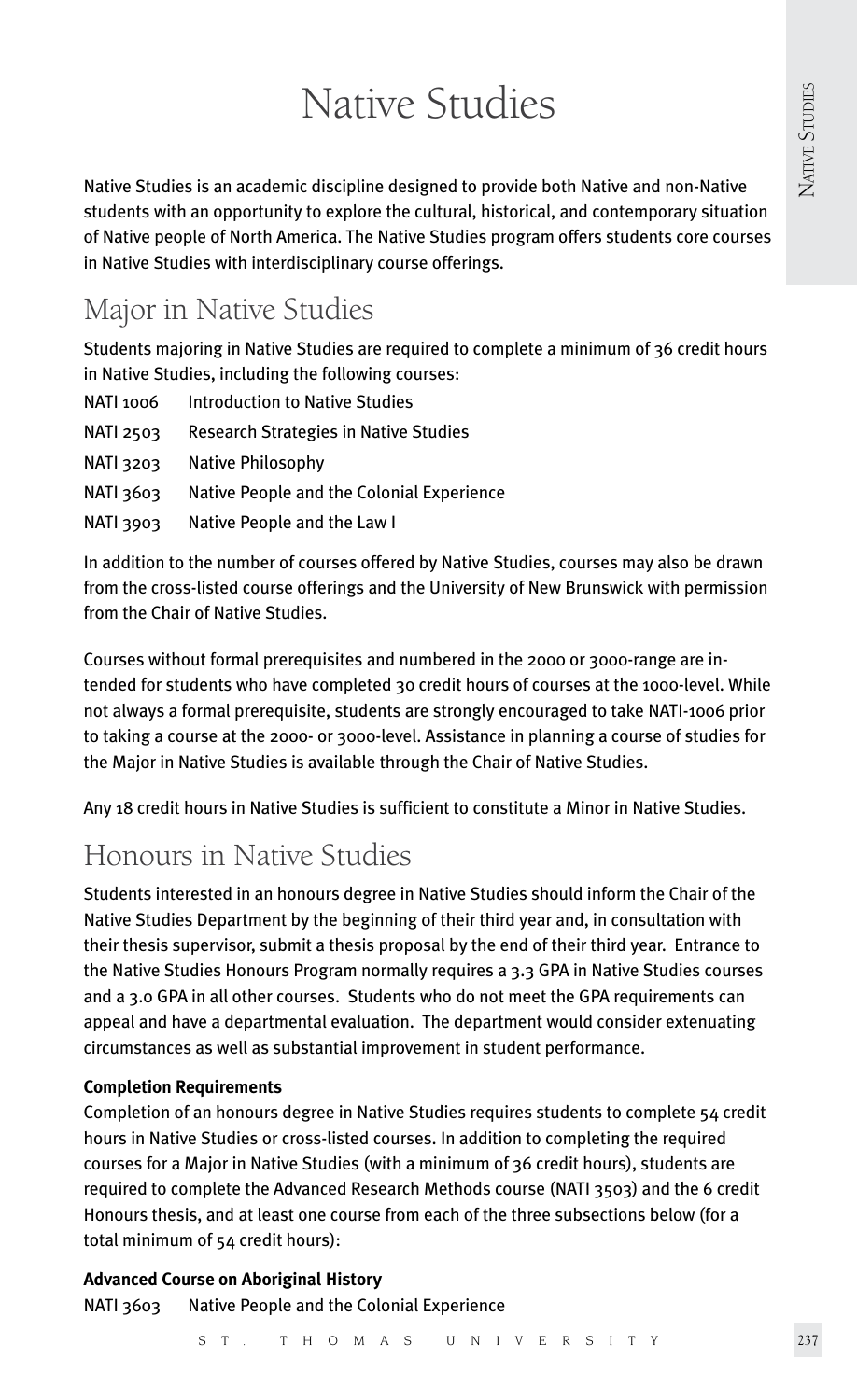- NATI 3633 Maliseet/Passamaquoddy History
- NATI 3643 Mi'kmaq History
- NATI 3943 Métis Issues
- NATI 4623 The Archaeology of First Nations History in Canada: Theory

#### **Advanced Course on Law and Regulation**

- NATI 3713 Are Aboriginal People Human? 'Human' and 'Aboriginal' Rights
- NATI 3913 Native People and the Law II
- NATI 3923 Aboriginal Rights: The Land Question
- NATI 3933 Aboriginal Peoples and International Law

# **Advanced Course on Social and Health Sciences**

| NATI 3623 | Native Education and Colonization |
|-----------|-----------------------------------|
|-----------|-----------------------------------|

- NATI 3843 Suicide and Indigenous Peoples
- NATI 3853 Alcohol, Drugs, and Indigenous Peoples
- NATI 3863 Indian Public Health
- NATI 3873 Introduction to Indigenous/Cultural Psychology

In exceptional circumstances, NATI 4503, a three-credit independent study course can be taken in place of one of the above required courses.

#### **NATI-4503. Independent Study**

This is a third- or fourth-year course of study under the supervision of a member of the faculty of Native Studies. It is arranged with the consent of the Chair of the Department and in consultation with the professor.

# **NATI-4996. Honours Thesis**

Students are required to complete a thesis proposal preferably by the end of their third year. By the beginning of the second semester of their third year, students should choose a member of the NATI faculty to be their advisor for writing the honours proposals. Advisors will guide the students through the process of developing a workable thesis and building annotated bibliographies on the relevant topics. Students will be asked to formally present their thesis to the Native Studies faculty for discussion and feedback.

#### Courses

# **NATI-1006. Introduction to Native Studies**

A survey course that introduces students to the discipline of Native Studies. Its purpose is to increase the student's understanding and sensitivity towards the past and present experience of Native peoples. Using both oral and written records, the course will examine pre-contact history and culture, the influences of colonialism in the post-contact era, and contemporary issues.

#### **NATI-1103. Beginning Mi'kmaq**

This course is designed for students with little or no knowledge of the language. The aims are listening comprehension and basic oral expression.

# **NATI-1113. Beginning Maliseet/Passamaquoddy I**

This course is designed for students with little or no knowledge of the language. The aims are listening comprehension and basic oral expression.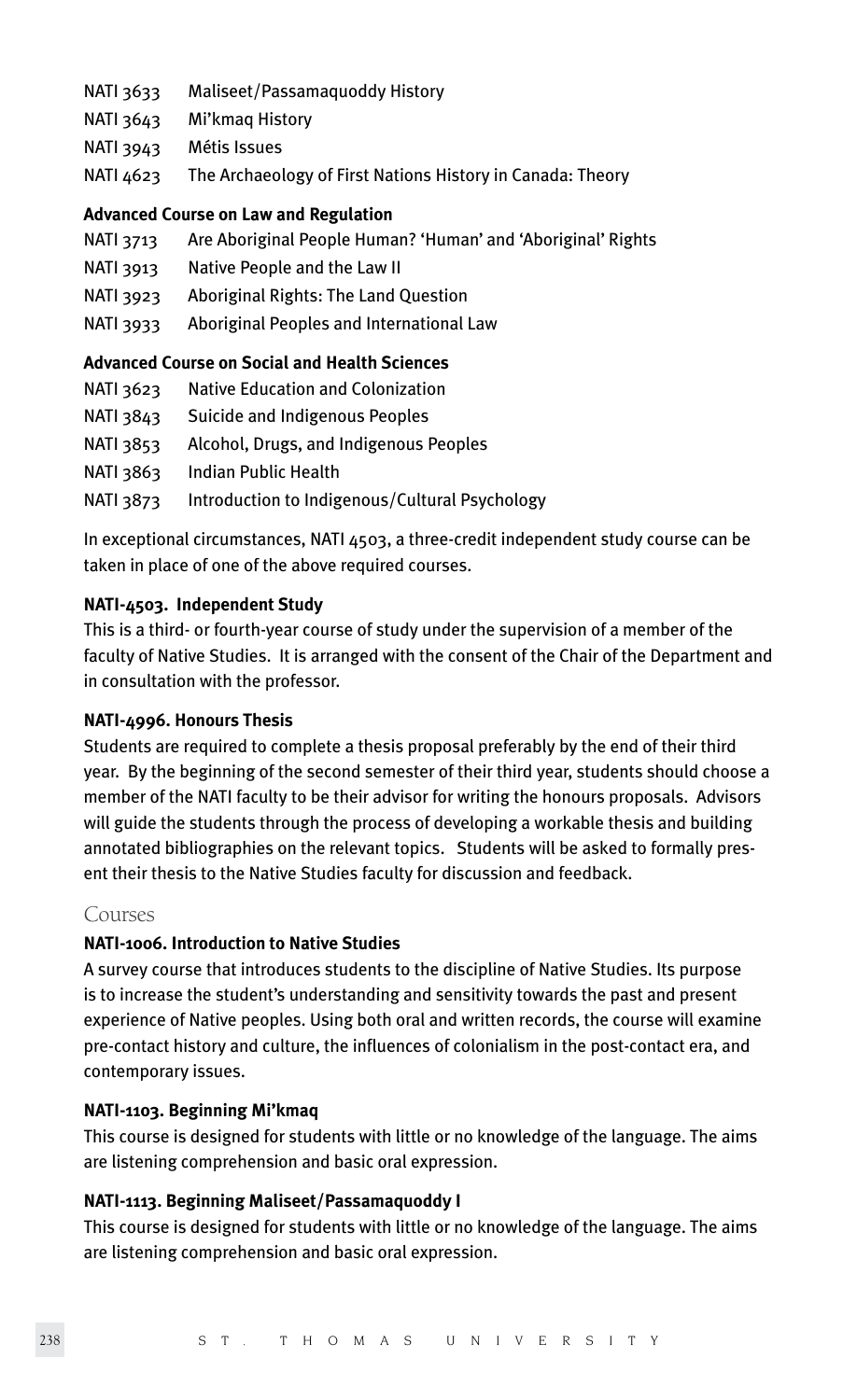# **NATI-1123. Beginning Maliseet/Passamaquoddy II**

This course is intended to follow Beginning Maliseet/Passamaquoddy I (NATI 1113) in an intensive language program. Taught primarily without the use of English or writing, it will build on grammatical patterns learned in Part I of this course through drill, practical applications and the introduction of new verbs and nouns. The goal of the course is to enhance listening comprehension and basic oral expression. Prerequisite: NATI 1113 Beginning Maliseet/ Passamaquoddy I.

# **NATI-1133. Maliseet/Passamaquoddy for Early Childhood**

This course is designed for non-fluent parents of infants and young children in an intensive language learning program. It will focus on basic conversation in speaking about infants and to toddlers to age five. Pre-requisite: NATI 1113 Beginning Maliseet/ Passamaquoddy I.

# **NATI-1123. Beginning Maliseet/Passamaquoddy II**

This course is intended to follow NATI-1113 Beginning Maliseet/Passamaquoddy I in an intensive language program. Taught primarily without the use of English or writing, it will build on grammatical patterns learned in Part I of this course through drill, practical applications and the introduction of new verbs and nouns. The goal of the course is to enhance listening comprehension and basic oral expression. Prerequisite: NATI-1113 Beginning Maliseet/ Passamaquoddy I. (Intended for students at St. Mary's, and is not eligible as elective for students doing a Minor, Major, or Honours in Native Studies.)

# **NATI-1133. Maliseet/Passamaquoddy for Early Childhood**

This course is designed for non-fluent parents of infants and young children in an intensive language learning program. It will focus on basic conversation in speaking about infants and to toddlers to age five. Pre-requisite: NATI-1113 Beginning Maliseet/ Passamaquoddy I.

# **NATI-1143. Maliseet/Passamaquoddy for the Pre-School Classroom**

This course is designed for parents and teachers of pre-schoolers. It will focus on vocabulary for the pre-school classroom. Pre-requisite: Fluency in Maliseet/Passamaquoddy, or NATI-1133. Maliseet/Passamaquoddy for Early Childhood,

# **NATI-2103. Intermediate Mi'kmaq**

This course is designed to facilitate communication in Mi'kmaq at a functional level. It focuses on listening and speaking skills through basic conversation, and the study of grammar, phonics, structure, vocabulary, and word formation. Prerequisite NATI 1103, Beginning Mi'kmaq.

# **NATI-2113. Intermediate Maliseet I**

This course is designed to facilitate communication in Maliseet at a functional level. It focuses on listening and speaking skills through basic conversation, and the study of grammar, phonics, structure, vocabulary, and word formation. Prerequisite NATI 1113, Beginning Maliseet.

# **NATI-2123. Intermediate Maliseet II**

This course is intended primarily for students in an intensive language learning program. Whereas Intermediate Maliseet I focuses on Dual subjects in Transitive and Intransitive forms, this class will provide practice with those dual forms and introduce "I-you" and "You-me" verbs plus Past Tense and Future Tense in Dual forms. Pre-requisite NATI-2113, Intermediate Maliseet I.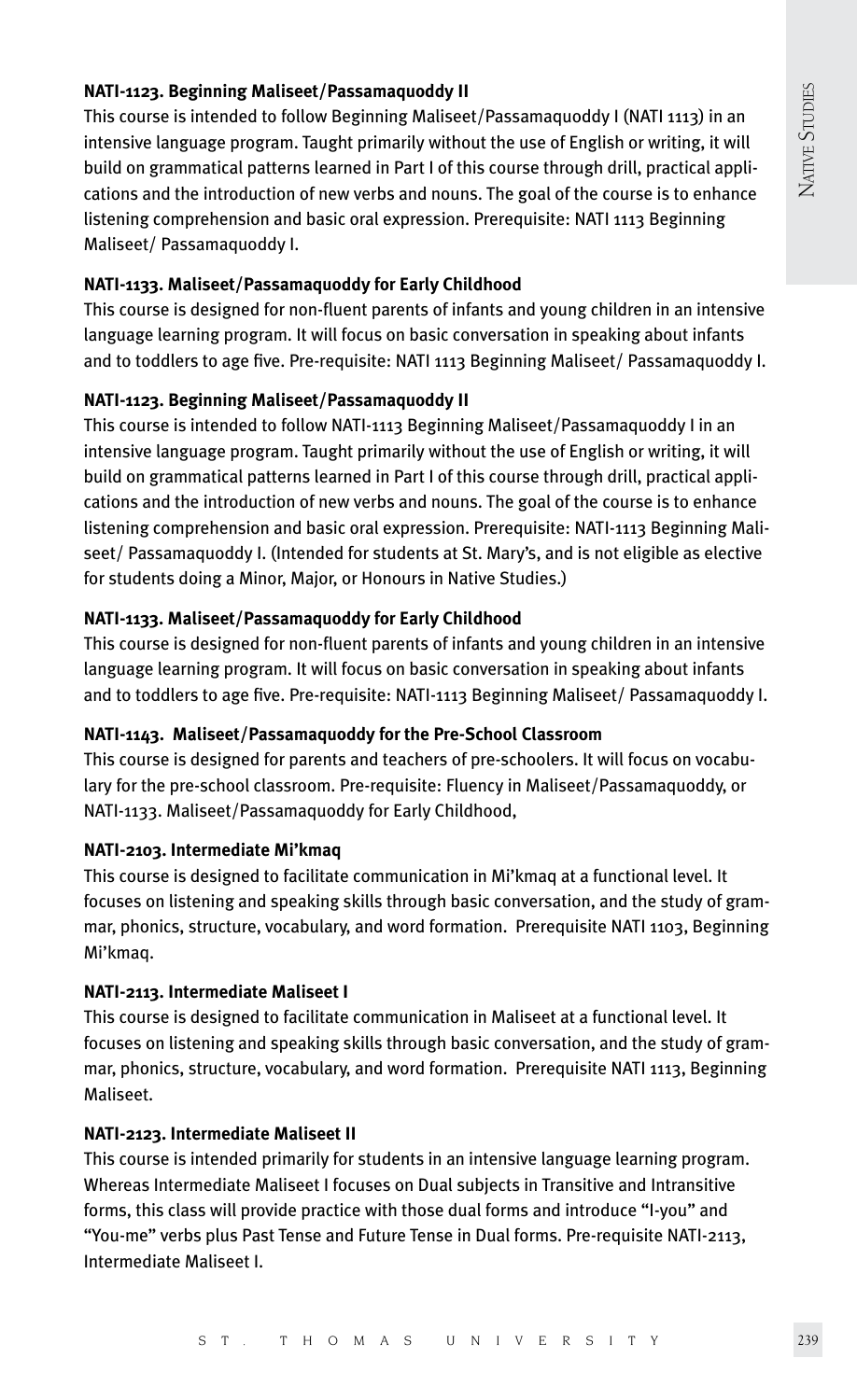#### **NATI-2203. First Nations Arts and Sciences**

This course focuses on the relationship between science, art, environment, and material forms of life as practiced by various First Nations. It will examine especially the science involved in the arts of stone, wood, and leather-work for the production of tools, food, clothing, shelter, and canoes. Prerequisite Introduction to Native Studies, NATI 1006.

#### **NATI-2213. Native Literature**

This course introduces students to a broad range of Native literature and Native oral traditions written and translated into English. Works by Native people of diverse First Nations will be carefully studied and critically evaluated. By focusing on a variety of approaches to creative expression, students will be able to develop an informed understanding of, and appreciation for, the intrinsic value of Native oral and literary traditions.

# **NATI-2233. Natural Resources and First Nations of The Maritimes**

This course will survey archaeological and historical records for traditional economic activities, and focus on the practices and philosophies integral to First Nations forms of life in the Maritimes. It will address the historical political and social factors that have impacted on those practices, including colonialism, immigration, education, industrialization, capitalism, regulation, and environmental degradation. It will also consider the struggles of First Nations in this region to maintain and/or reclaim access to traditional lands and resources. Prerequisite: NATI 1006, Introduction to Native Studies.

#### **NATI-2303. Science, Ethics and Native People**

This course is designed to introduce students to ethical issues that arise between the sciences (both social and physical) and indigenous peoples. Anthropology, education, psychology, archaeology, medicine, biology, and other disciplines follow lines of inquiry that impact indigenous peoples, and their theories, methods, interpretations, and interests are examined in relation to ethical considerations. We emphasize the concerns and point of view of Native people. The course may include issues of exhumation and public display of skeletal remains and sacred objects, control over access to information, the political relevance of research and its role in land claims, the ethics of assessment and drawing conclusions about the "nature" of indigenous peoples, and other topics.

# **NATI-2503. Research Strategies in Native Studies**

Surveys various research strategies from Anthropology and Sociology and assesses their applicability to, and compatibility with, Native Studies. Considers special protocol and ethical questions in research on Native peoples. Prerequisite: NATI 1006 or by special permission of instructor.

#### **NATI-2603. Roles of Native Women**

This course looks at the traditional role of Native women within Native societies, and how that role has changed over time. It will examine the oppression that Native women have experienced, their responses to it, and the political, economic, social, and spiritual roles they have played both in their own struggles for liberation and in the struggles of their people. Will also look at the lives and voices of prominent Native women, and consider the development of Native women's organizations and the influences of feminism.

#### **NATI-3103. Conversational Mi'kmaq**

This course emphasizes fluency using all forms taught in Intermediate Mi'kmaq. Class will be conducted as an immersion class, and oral traditions of storytelling and public speaking will be featured. Prerequisite: Intermediate Mi'kmaq NATI 2103 or basic fluency in Mi'kmaq.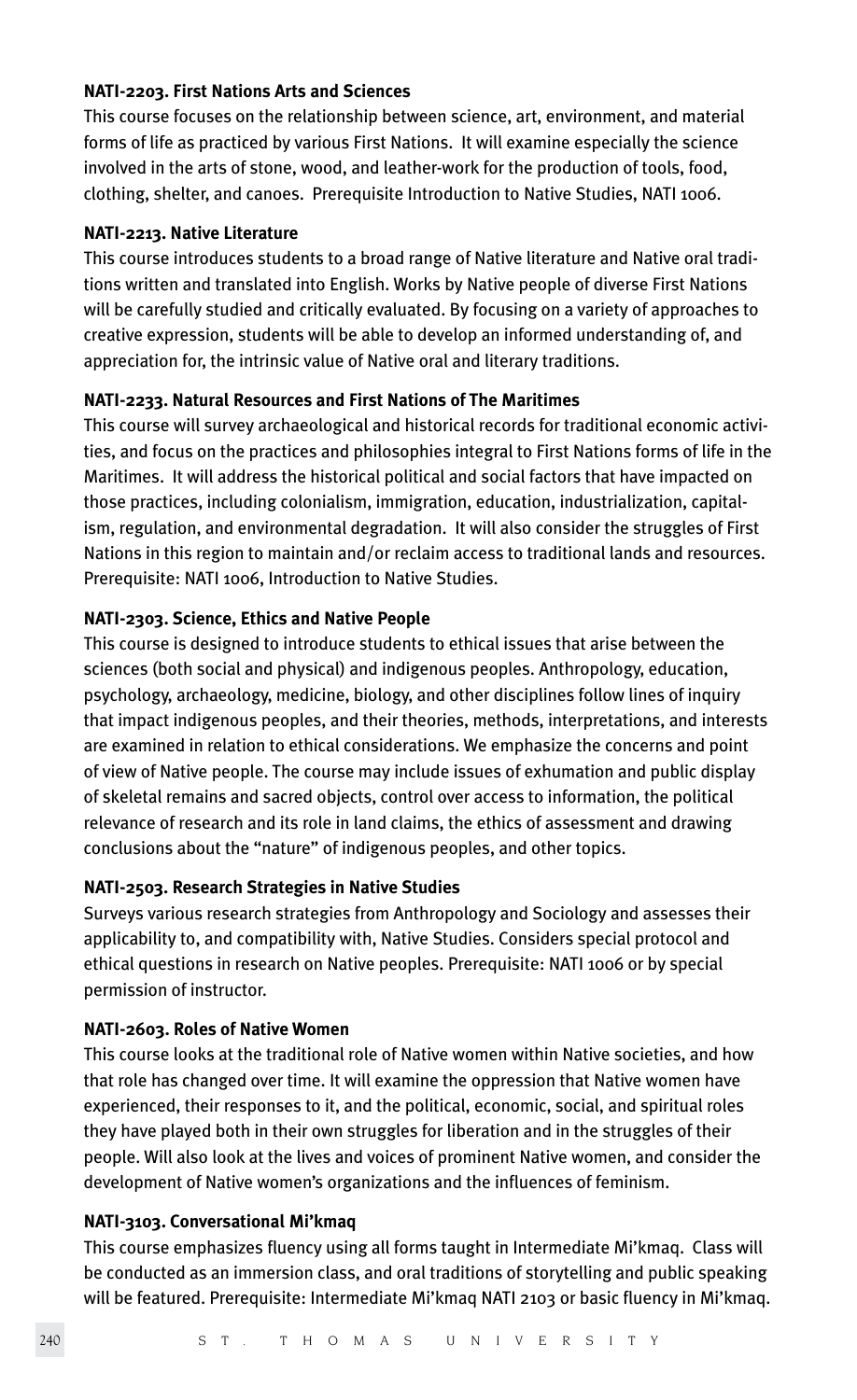# **NATI-3113. Conversational Maliseet/Passamaquoddy**

This course emphasizes fluency using all forms taught in Intermediate Mi?kmaq. Class will be conducted as an immersion class, and oral traditions of storytelling and public speaking will be featured. Prerequisite: Intermediate Maliseet NATI 2113 or basic fluency in Maliseet.

#### **NATI-3203. Native Philosophy**

This course examines Native cosmologies (world views) and ways of thinking, feeling, and knowing as the foundation of indigenous spiritual, political, social, and economic systems. Defines the continuing existence and vitality of traditional Native philosophy and traces its influence on Western knowledge. Prerequisite: NATI 1006 or by permission of instructor.

# **NATI-3223. Native Environmental Ethics and Ecology**

Examines traditional and contemporary environmental values and practices of Indigenous peoples in North America. Considers the impact of Western values, practices, and ecological theories on Indigenous peoples and their environments. Particular attention will be given to the ways in which traditional environmental ethics remain viable in contemporary societies.

# **NATI-3313. Contemporary Issues in Native/Non-Native Relations**

The course will examine social, political, and legal issues in the relations between Aboriginal and Immigrant societies in North America. Discussion will include theoretical approaches and the conflict between theory and reality.

# **NATI-3403. Special Topics**

This course is directed primarily at upper-level students majoring in Native Studies, and other students seeking to understand and work with Native communities. The specific topic of the course will vary from year to year. Topics such as Native Systems of Law, Oral Traditions, Racism, and Native Health Care may be the focus in any particular year. Students will be expected to do library and/or field research, and to present and defend the results of their study in class.

# **NATI-3416. Topics in Native Studies**

This course is directed primarily at upper-level students majoring in Native Studies, and other students seeking to understand and work with Native communities. The specific topic of the course will vary from year to year. Topics such as Native Systems of Law, Oral Traditions, Racism, and Native Health Care may be the focus in any particular year. Students will be expected to do library and/or field research, and to present and defend the results of their study in class.

# **NATI-3446. Topics in Native Studies**

This course is directed primarily at upper-level students majoring in Native Studies, and other students seeking to understand and work with Native communities. The specific topic of the course will vary from year to year. Topics such as Native Systems of Law, Oral Traditions, Racism, and Native Health Care may be the focus in any particular year. Students will be expected to do library and/or field research, and to present and defend the results of their study in class.

# **NATI-3503. Advanced Research Strategies in Native Studies**

This course will examine advanced research methods of particular use in research with indigenous populations. Both qualitative and quantitative methods will be covered, although one or the other may be emphasized in any particular semester. Prerequisite: NATI 2503 Research Strategies in Native Studies.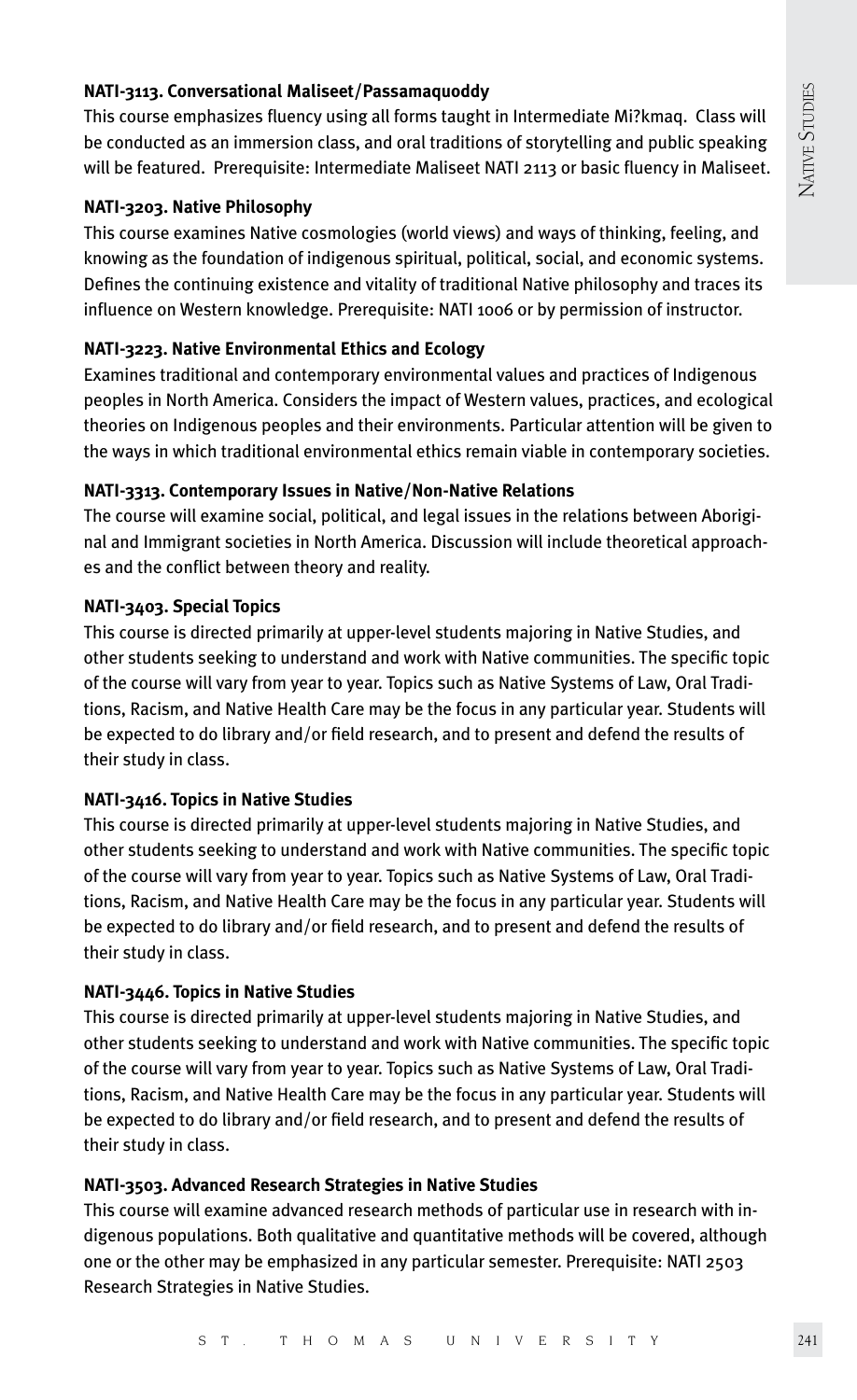#### **NATI-3603. Native People and the Colonial Experience**

This course will look at colonialism as a strategy of imperialism and as a model for understanding North American Native history. Different types of colonialism will be explored, i.e. classic, internal, and neocolonialism, and an emphasis will be placed on the history and continuing impact of colonialism on Indigenous peoples and cultures of North America. The course will also analyze Christian missions, the fur trade, and colonial government policies, as well as exploitation, racism, war, indoctrination, genocide, and cultural appropriation as manifestations of colonialism. Responses to colonialism, including resistance and decolonization, will also be considered. Prerequisite: NATI 1006.

#### **NATI-3613. Native Resistance and Liberation**

Focuses on the many historical and contemporary forms of Native resistance to colonization, including violent and non-violent resistance, revitalization movements, and self-determination. Explores liberation theory and its roots in colonial oppression. Analyzes historical and contemporary resistance movements such as the Ghost Dance Movement, the Riel Rebellion, the fish-ins, the confrontations at Wounded Knee and Oka, and the movement for decolonization through self-determination. Prerequisite: NATI 3603 or by special permission of the instructor.

# **NATI-3623. Native Education and Colonization**

This course will examine traditional forms and philosophies of education in Native societies, and the changes that have occurred since contact and colonization. It will also examine the formal education of Natives by the immigrant society as indoctrination for civilization and assimilation. It will look closely at residential and day schools in Canada and the United States and the effect they have had on contemporary Native societies and cultures. Special attention will be given to the relationship between education and cultural survival, and the importance for Native people to reclaim and control the education of their children. Prerequisite: NATI 3603 or permission of the instructor.

#### **NATI-3633. Maliseet/Passamaquoddy History**

This course will explore the cultural, social, and political past of the Maliseet/Passamaquoddy People through archaeological, oral, visual, and material documentation, as well as primary and secondary written sources. Particular emphasis will be placed on understanding the Maliseet form of life and how it has been affected by colonization. Class will also study how the perspective of different writers influences what gets recorded and taught as history. An important theme of the course will be the relevance of the past to the present. Class will consist of lectures and discussions with occasional films and special speakers. Prerequisite: NATI 1006, Introduction to Native Studies.

#### **NATI-3643. Mi'kmaq History**

This course will explore the cultural, social, and political past of the Mi?kmaq People through archaeological, oral, visual, and material documentation, as well as primary and secondary written sources. Particular emphasis will be placed on understanding the Mi?kmaq form of life and how it has been affected by colonization. Class will also study how the perspective of different writers influences what gets recorded and taught as history. An important theme of the course will be the relevance of the past to the present. Class will consist of lectures and discussions with occasional films and speakers. Prerequisite: NATI 1006, Introduction to Native Studies.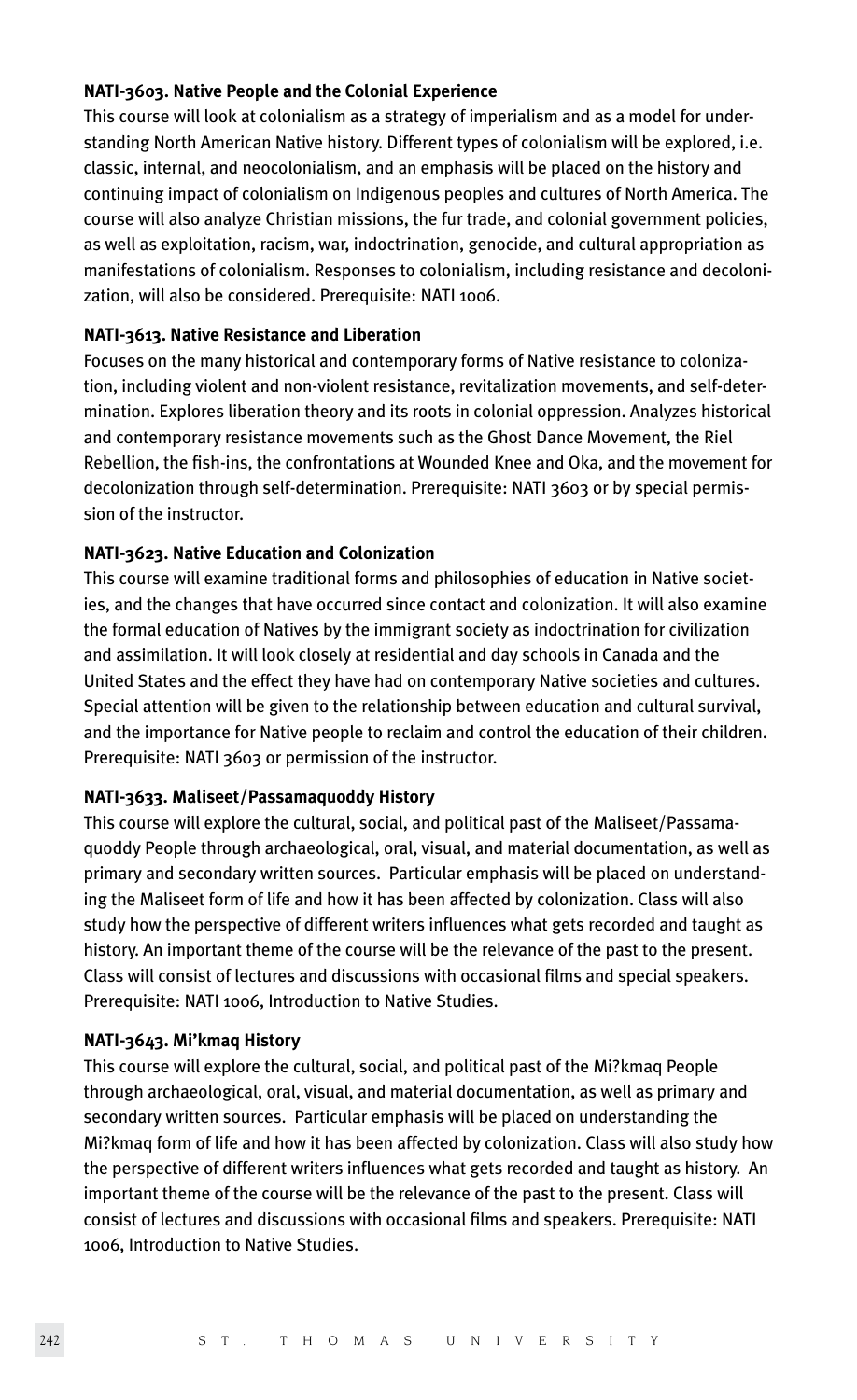# **NATI-3703. Indigenous and Western Economics and the Idea of Development**

Examines indigenous economic cultures and the impact of western economic culture on traditional social organization and values. Looks closely at the fur trade, capitalism, industry, technology, and their effects on environment and indigenous cultures. Analyzes the development of dependency and the idea of economic development. Alternatives in which Native economic values provide the basis for viable economic endeavours will be considered.

# **NATI-3713.Are Aboriginal People Human? Are Aboriginal People Human? Human and aboriginal Rights**

The goal of this course is to conceptualize the fundamental justifications for human rights and contrast those with Aboriginal rights. Some relevant questions that this course will explore are: Why do Aboriginal peoples need a different class of rights? Are Aboriginal rights theorized in an equitable manner? What processes are served by conceiving and executing Aboriginal rights as we see them today? What attributes do Aboriginal peoples lack which makes them not fully human?

# **NATI-3803. Indigenous Cultures and Immigrant Ethnic Minorities**

This course examines the different situations and conditions of Indigenous cultures and immigrant ethnic minorities in Canada and the treatment of each by different levels of government. Special attention is given to attitudes, perceptions, and the idea of multiculturalism. Emphasizes the importance of power variables in the examination of immigrant and Indigenous relations in Canadian society. Also examines how immigrant ethnic minorities often form coalitions becoming the dominant culture subordinating Indigenous cultures. Prerequisite: NATI 1006 or SOCI 1006.

# **NATI-3813. Native Cultural Identity and Cultural Survival**

Considers cultural identity and survival within the context of inequality (power, wealth and status). Focuses on the ways in which Native language, group solidarity and community offer cultural completeness, acting as barriers to assimilation. Historic and contemporary Native cultures are presented as dynamic and flexible. Prerequisite NATI 1006 or SOCI 1006.

# **NATI-3823. Native Peoples and the Canadian Form of Racism**

The indigenous peoples of Canada are often included as an afterthought in academic works on racism, which tend to focus on Black-White relations. However, rather than being marginal to understanding the issues of race and racism, the early encounters between European and Native Americans are central to its proper understanding. The issues which arose from Columbus' explorations remain as central to understanding modern racism as they were to the creation of racist ideology in the first place, and the treatment of indigenous peoples in Canada today is shown to be a direct intellectual descendent of the material need to deny the humanity of other human beings.

# **NATI-3843. Suicide and Indigenous Peoples**

Suicide is, and has been for nobody knows how long, rampant in indigenous populations in Canada. Despite well-publicized projects targeting specific communities, none of the interventions have been able to demonstrate any positive effect; if anything, the problem continues to worsen. We examine critically the field of Suicidology as it applies to the Native Peoples of Canada and suggest reasons why efforts to prevent suicide have not paid off. We also explore different kinds of interventions that may be more successful.

# **NATI-3853. Alcohol, Drugs, and Indigenous Peoples**

This course provides an introduction to issues of alcohol and drug use/abuse in indigenous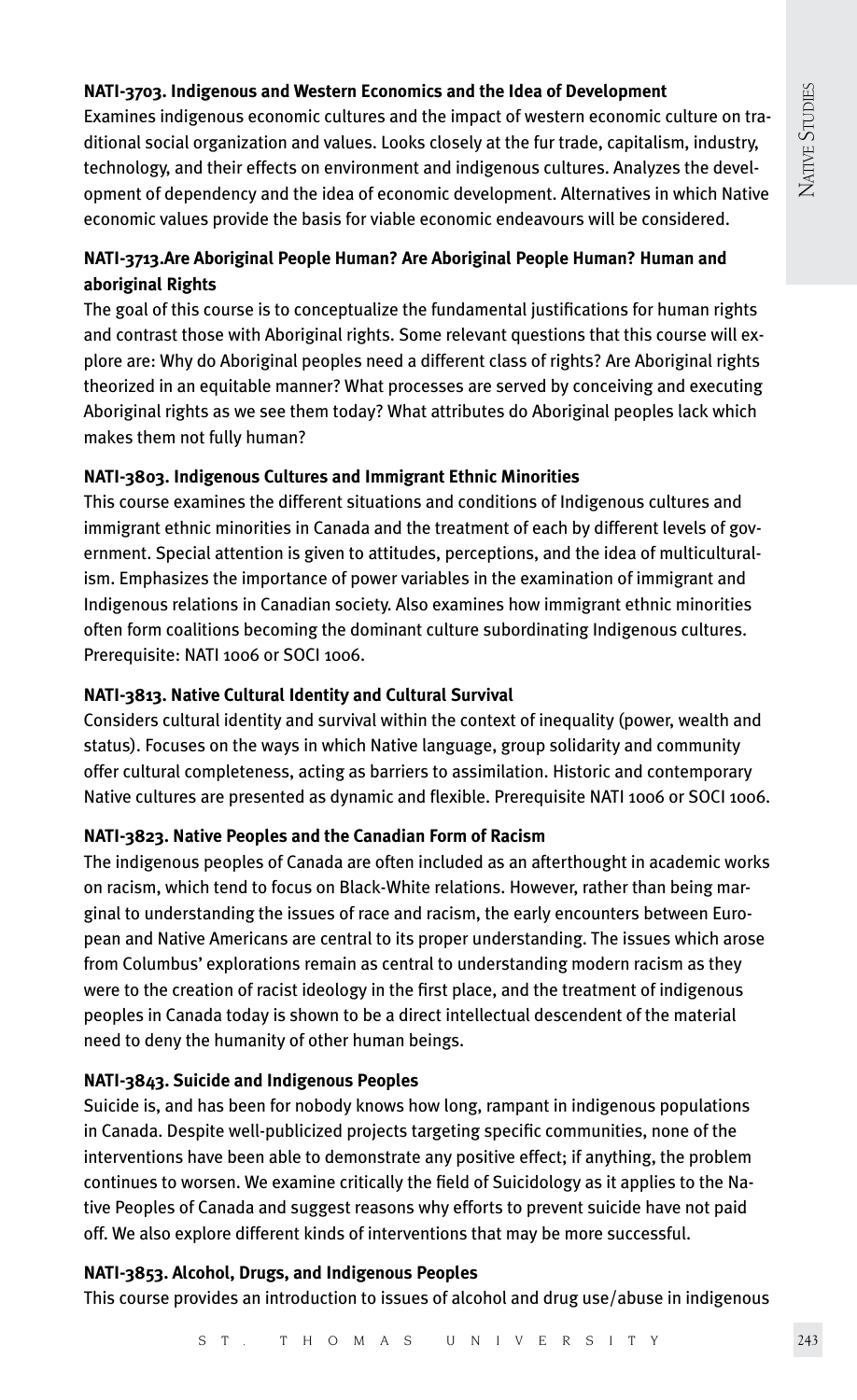communities (concentrating on Canada for the most part, but including reference to such issues in other indigenous communities worldwide). Traditional uses of substances which alter consciousness are reviewed, as well as the role that the introduction of unfamiliar psychoactive substances played in European expansionism and colonialism. Modern models of addiction and programs for recovery are critically examined and placed within the context of creating a continuing marginalization of indigenous cultures by dominating ones.

# **NATI-3863. Indian Public Health**

Health statistics show Native Peoples in Canada as public health disasters: high rates of diabetes, tuberculosis, cancer, suicide, AIDS, etc. are regularly reported. Standard accounts typically find a way of attributing the problems to Indians themselves (e.g., genetic explanations or lifestyle choices). We critically examine the methodologically-individualistic biases of standard accounts of Indian ill-heath and place Native public health issues in an historical and materialist framework instead. Alternative forms of interventions are also considered.

# **NATI-3873. Introduction to Indigenous/Cultural Psychology**

While psychology has an important place in examining and understanding issues of the modern world, it has long been shown to be founded upon certain ideological presumptions that make it inapplicable to and inappropriate for work with indigenous peoples. A different formulation of psychology, which predated the current form but which was abandoned for no substantial reason, has in recent years been offered as a replacement, or at least an alternative, for the current model. We examine this formulation and apply it to psychology issues arising in indigenous peoples/communities of Canada, and show how this re-conceptualization gives rise to substantively different approaches to addressing those issues.

# **NATI-3903. Native People and the Law I**

The Evolution of the Indian Act - a legal history of the legal-political relationship between Native peoples and Europeans from early contact times to the British North America Act. An analysis of the Indian Act as a document of protection/assimilation in Canadian Government policy.

# **NATI-3913. Native People and the Law II**

An analysis of court decisions affecting questions of the status of Native peoples, Aboriginal rights, family law, treaty rights, and social relations in Canada and the United States. Prerequisite: NATI 3903.

# **NATI-3923. Aboriginal Rights: The Land Question**

This course will examine the concept of Aboriginal rights pertaining to land entitlement in Canada and the United States. It will include case studies focusing on the Maritimes, Quebec, MacKenzie Valley, British Columbia, Alaska, and Maine.

# **NATI-3933. Aboriginal Peoples and International Law**

The goal of this course is to familiarize the student with international legal norms and instruments as they relate to Aboriginal peoples. Various United Nations instruments will be studied. As well, this course will look at the history and law of various locations outside Canada such as: Africa, India, Australia, New Zealand, the United States of America, Norway, central and south America and southeast asia. This course is designed as an upper year survey course.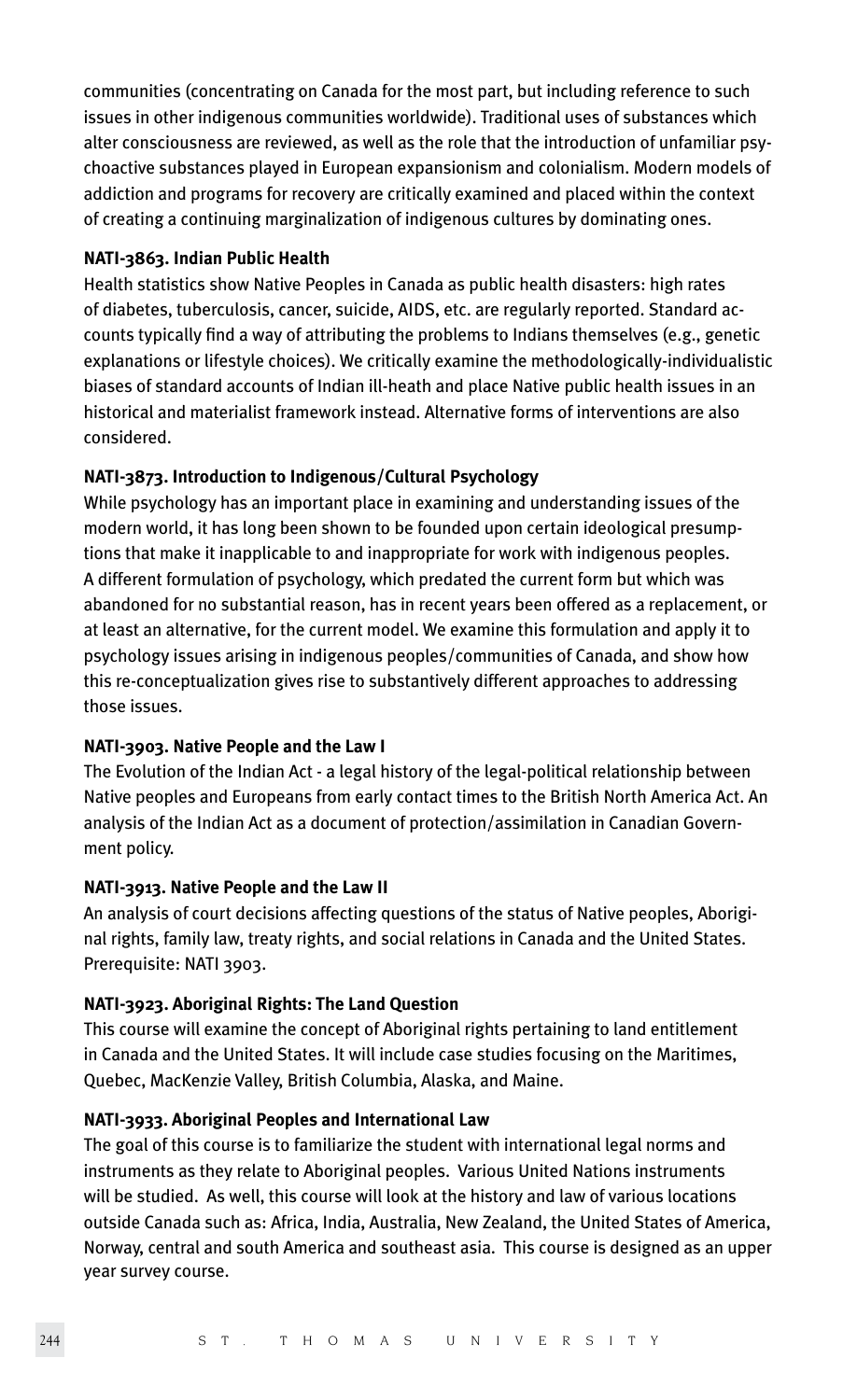# **NATI-3943. Métis Issues**

The goal of this course is to familiarize the student with the Métis people of western Canada. Other "mixed blood" or dual-culture populations will be studied for comparative value. The course will give a historical background on the creation of the Métis Nation and the corresponding political and legal struggles of the Métis People. The Métis were a key player in the expansion of the Canadian state into what is now western Canada. We will examine the benefits and drawbacks that the Métis have experienced in their interaction with the Canadian state.

# **NATI-4006. Structure of Native Languages**

This course examines the structure of Mi'kmaq and Maliseet from a linguistic and literary perspective. What are the significant features of these languages, and how do they determine the unique cultural outlook of those who speak them? Students explore the structure of Mi'kmaq and Maliseet and examine the differences between these languages and English. The course will also look at problems of translation, and the criteria and methods for the production of texts and other materials in Native language. Prerequisite: permission of the instructor. Consideration will be given to the student's level of competence in speaking and understanding the Mi'kmaq or Maliseet language.

# **NATI-4173. Methods in Immersion Teaching II**

This course focuses on approaches to teaching in an immersion setting for adults and students over the age of 9. It will address goals of comprehension, speaking, reading and writing in classrooms or outdoor programs and consider appropriate measurement tools. A particular focus of this course will be strategies for maintaining the target language as the medium of instruction in major subject areas. Pre-requisite: NATI-4123 Methods in Immersion Teaching I or by special permission.

# **NATI-4253. Advanced Maliseet/Passamaquoddy**

This course focuses on the grammatical patterns and processes in the Maliseet/Passamaquoddy language, and how they are put into use in comprehension and conversation. Pitch accent and advanced verb forms such as relative, subordinative, inverse, indefinite subject, conjunct and obviation will be considered. Prerequisites: Either NATI 2113 Intermediate Maliseet/Passamaquoddy, or NATI 3113 Conversational Maliseet, or the equivalent.

# **NATI-4273.Advanced Maliseet II**

This course is intended for students in an intensive language learning program, but fluent speakers of the course may also enroll. As a follow-up to NATI 4253, Advanced Maliseet I this course will address additional forms such as Negative, Preterit, Changed and Unchanged Conjunct, Absentative and Dubitative as used in conversation. Pre-requisites: NATI 4253 Advanced Maliseet or by permission. 3 credit hours.

# **NATI-4323. Phonology in the Target Language II**

This course is intended primarily for students in an intensive language learning program. It will provide practical experience with elements of Phonology in the Target Language I, with special emphasis on reading and writing. Pre-requisite: NATI-4223 Phonology in the Target Language I.

# **NATI-4506. Independent Study**

This is a third- or fourth-year course of study under the supervision of a member of the faculty of Native Studies. It is arranged with the consent of the Chair of the Department and in consultation with the professor. Enrolment is restricted to students who wish to pursue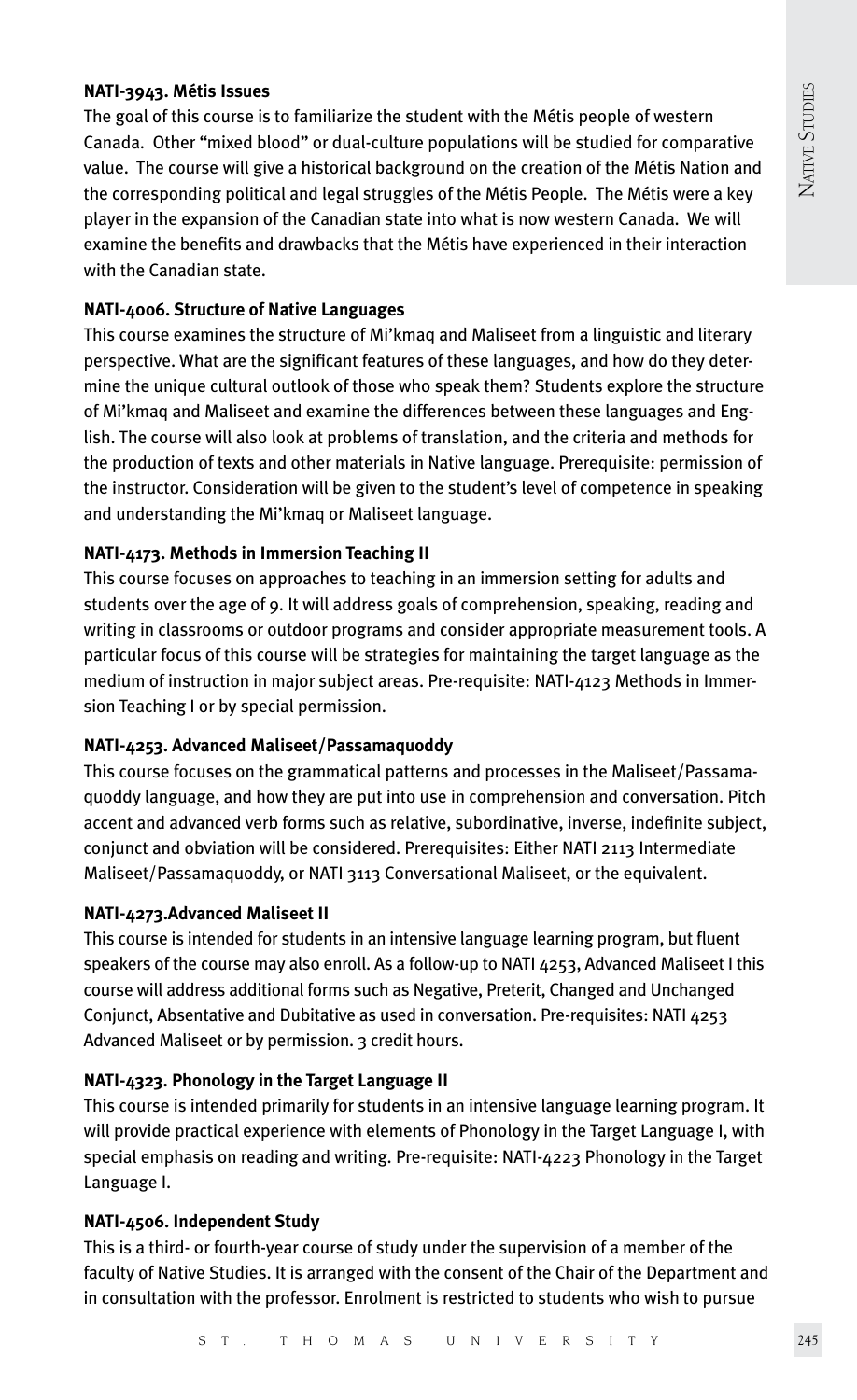an area of special interest.

# **NATI-4623. The Archaeology of First Nations History In Canada: Theory**

This course is intended to examine First Nations historiography in early historical periods to Confederation and compare standard accounts with facts and perspectives that have been kept out of mainstream sources. The contributions of archaeology, cartography, oral history, and ethnohistory will be considered along with the issues of context, perspective and ethics, in researching and writing First Nations history. Prerequisite: NATI 1006.

# **NATI-4633. The Archaeology of First Nations History In Canada: Practice**

This course is intended to follow NATI 4623 and focus on the period 1900 to the present. Students will be expected to research a particular topic within the context of Canadian history, identify what has been left out, and explicate why this is likely the case. Students will also learn to access and evaluate a broad variety of sources including archives, oral traditions, and internet sources. The goal will be to develop the capacity for evaluating and reinterpreting standard accounts, and for articulating new understandings. Prerequisite: NATI 4623.

# **NATI-4996. Honours Thesis**

Students are required to complete a thesis proposal preferably by the end of their third year. By the beginning of the second semester of their third year, students should choose a member of the NATI faculty to be their advisor for writing the honours proposals. Advisors will guide the students through the process of developing a workable thesis and building annotated bibliographies on the relevant topics. Students will be asked to formally present their thesis to the Native Studies faculty for discussion and feedback.

# Native Language Immersion Teaching Certificate Program

# **Introductory and Foundation Courses**

# **NATI-3473. Theory and Practice in Native Language Immersion Education**

This course analyzes the research of Drs. Tove Skutnabb-Kangas, Jim Cummins and others in language loss, first and second language learning, and immersion education. It focuses also on the strategies, experiences, and educational results of existing Native Language Immersion programs, particularly those of the Hawaiians, Maoris, Navajos, Mohawks, Okanagans, and Inuit. Fluency in Maliseet or Mi'kmaq is not required. Prerequisite: NATI 4123 Native Language Immersion Teaching, or by special permission.

#### **NATI-4123. Introduction to Native Language Immersion Immersion Teaching I**

This introductory course in immersion teaching focuses on training fluent speakers of Mi'kmaq or Maliseet/Passamaquoddy to teach using their own language as the language of instruction. The course surveys research and practice in Native language immersion education and focuses on the development of culturally relevant curriculum and teaching materials for Mi'kmaq and Maliseet/ Passamaquoddy immersion classrooms. Includes also a linguistic component focusing on structures and concepts in each language. Fluency in Mi'kmaq or Maliseet/Passamaquoddy.

#### **Skills Development Courses**

#### **NATI-3453. Teaching Adult Immersion**

Using research in second-language acquisition, this course identifies specific immersion methods for teaching a Native language as a second language to adults. It emphasizes the oral approach for developing conversational fluency and considers means for assessing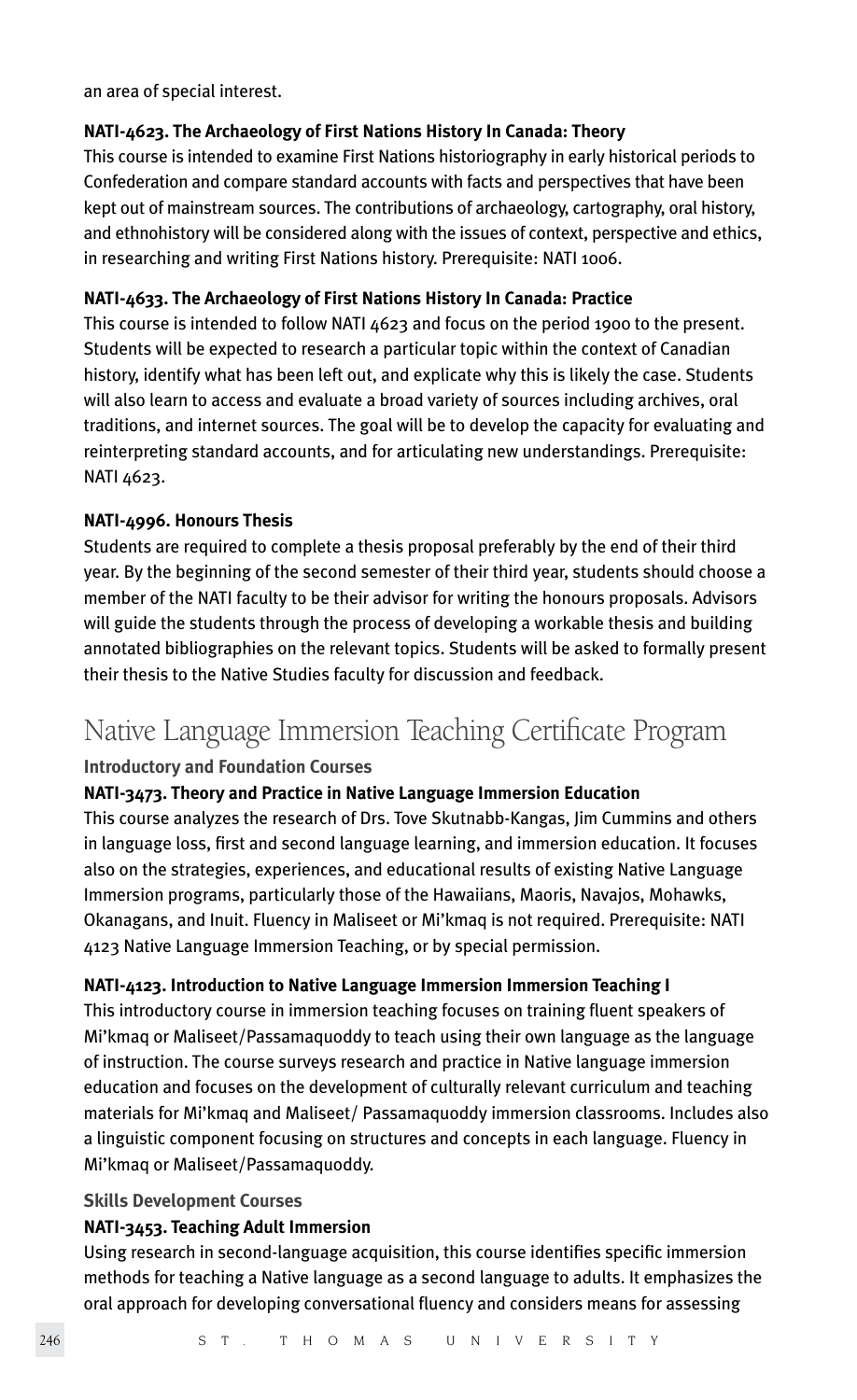students, establishing appropriate goals, and evaluating learning in basic conversation. Fluency in Maliseet or Mi'kmaq is required. Prerequisite: NATI 4123 Native Language Immersion Teaching, or by special permission.

# **NATI-3463. Immersion for Kindergarten**

This course focuses on strategies for teaching all subject areas in the mother-tongue, particularly to children who come from English-speaking homes. It pays particular attention to methods for achieving fluency, with special attention to teaching pre-primary literacy and numeracy skills. The course will also consider culturally appropriate teaching styles and curriculum planning, in relation to the physical, social, and emotional development of the kindergarten child. Prerequisite: NATI 4123 Native Language Immersion Teaching, or by special permission.

# **NATI-4133. Accelerated Methods for Teaching the Target Language in Core Programs (Immersion)**

This course, conducted entirely in the target language, is designed to provide language teachers with teaching methods designed for accelerated language acquisition in an immersion classroom. Its goal is teaching beginners to think and achieve proficiency in the language in a short time. Working with a small number of representative nouns and verbs, this teaching technique moves quickly from simple present indicative forms to complex conjunct forms. Prerequisite: NATI 3103. Conversational Mi'kmaq, or NATI 3113 Conversational Maliseet/ Passamaquoddy, or the equivalent, or fluency in the target language.

# **NATI-4143. Methods in Immersion Teaching I**

This course focuses on approaches to teaching in a full immersion setting for the daycare, nursery, and kindergarten levels, as well as the primary grades (Ages 2-8). It surveys standard teaching philosophies and methodologies for their relevance to the cultural, social, physical, and cognitive learning needs of young Aboriginal children. Considers goals and strategies for teaching both basic subject matter and Native language skills in comprehension, speaking, reading, and writing. Prerequisite: NATI 4123 Native Language Immersion Teaching, or by special permission.

# **NATI-4173. Methods in Immersion Teaching II**

This course focuses on approaches to teaching in an immersion setting for adults and students over the age of 9. It will address goals of comprehension, speaking, reading and writing in classrooms or outdoor programs and consider appropriate measurement tools. A particular focus of this course will be strategies for maintaining the target language as the medium of instruction in major subject areas. Pre-requisite: NATI 4123, Methods in Immersion Teaching I or by special permission.

# **NATI-4153. Curriculum Planning for the Immersion Classroom**

The focus of this course is curriculum design for classrooms using Mi'kmaq or Maliseet as the medium of instruction. Special attention will be given to principles in child development, first and second language learning, and current theory in curriculum development as it relates to the Native language immersion classroom. Students will gain experience using their own languages to build units and long-range plans that are both developmentally sound and culturally relevant. Prerequisite: Fluency in Maliseet or Mi'kmaq and NATI 4123 Native Language Immersion Teaching I or II, or by special permission.

# **NATI-4433. Practicum in Early Childhood or Adult Immersion**

This practicum in either an early childhood, kindergarten, or adult immersion classroom will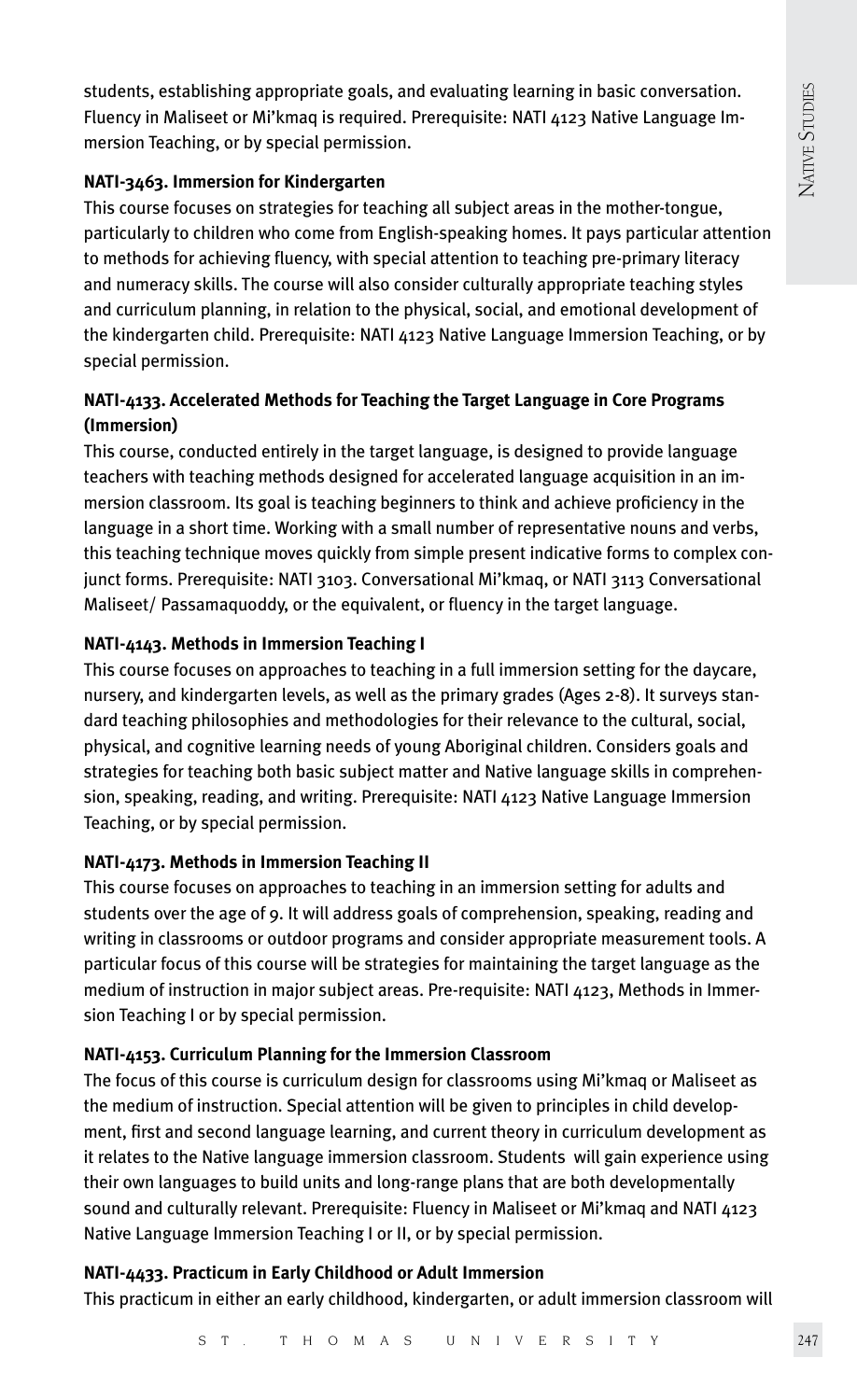allow the student to develop and practice skills learned in the immersion methods courses. Fluency in Maliseet or Mi'kmaq is essential. Prerequisite: Completion of twelve half-credit courses in the Native Language Immersion Teacher Training.

# **Linguistics Courses**

# **NATI-4213. Morphology in the Target Language**

Morphology is the description of grammatical forms in a language. As such this course studies the internal structure of words. It looks especially at the smallest units which have the ability to change meaning in a word, and defines the grammatical rules that apply. Prerequisite: NATI 2103, Intermediate Mi'kmaq, or NATI 2113, Intermediate Maliseet/Passamaquoddy, or the equivalent, or fluency in the language.

# **NATI-4223. Phonology in the Target Language I**

Phonology is the study of general phonetics in relation to the sound system of a language. Focusing on the target First Nation language it will consider the reproduction of sounds, particularly consonants and vowels, and study the various orthographies (writing systems) of the language. Prerequisite: NATI 2103, Intermediate Mi'kmaq, or NATI 2113, Intermediate Maliseet/Passamaquoddy or the equivalent, or fluency in the language.

# **NATI-4233. Verbs in the Target Language I**

This course will analyze verb stems, animate and inanimate, transitive and intransitive verbs, and additional structural elements including person, tense, singular, plural, negative and affirmative, in indicative, conjunct and imperative forms. Prerequisite: NATI 1103, Beginning Mi'kmaq, or NATI 1113, Beginning Maliseet/Passamaquoddy, or the equivalent, or fluency in the language.

# **NATI-4243. Phonology in the Target Language II**

This course is intended primarily for students in an intensive language learning program. It will provide practical experience with elements of Phonology in the Target Language I, with special emphasis on reading and writing. Pre-requisites are NATI 4223 Phonology in the Target Language I.

# **NATI-4263. Verbs in The Target Language II**

This course builds on knowledge of verb forms taught in NATI-4233 and introduces more complex forms such as the true plural, changed and unchanged conjunct, inverse forms, indefinite subject forms, absentative and dubitative preterit. Students will be asked to analyze existing texts in the language and develop their own texts using the various forms. Pre-requisites: NATI-4233. Verbs in the Target Language I or by special permission.

# **Immersion Courses**

# **NATI-4163. Language Arts in Preschool (Immersion)**

This course is designed to introduce teachers to methods for teaching non-fluent preschoolers in the medium of the target language. Using an activity centered orientation it focuses on fluency for children ages one to five in a progression based on the centrality of verbs in First Nations languages. Students will also learn how to incorporate fun and play into all aspects of their teaching. Prerequisite: Conversational Mi'kmaq, NATI 3123 or Conversational Maliseet/ Passamaquoddy, NATI 3103, or the equivalent, or fluency in the target language.

# **NATI-4243. Literature and Writing in the Target Language (Immersion)**

This course, conducted entirely in the target language, will survey and analyze published materials in the language focusing on representative samples from early historic documents and liturgical writings, to dictionaries, recorded oral traditions, and more contem